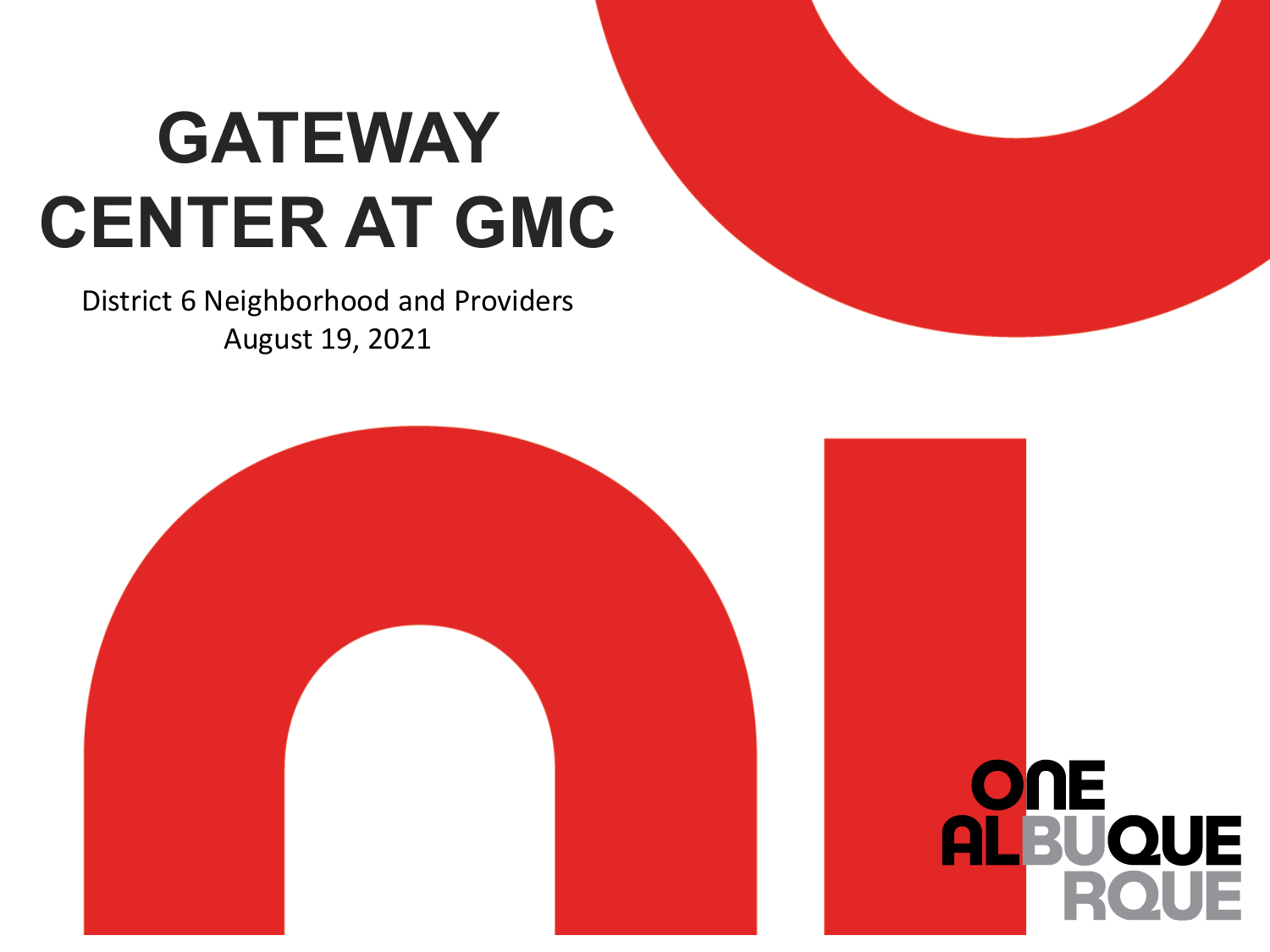## **WELCOME**

Meeting Purpose and Intended results:

Continued dialogue with D6 leaders to present and gather additional information to shape day-to-day functions including trauma-informed design, bed capacity, phasing up, and resource navigation.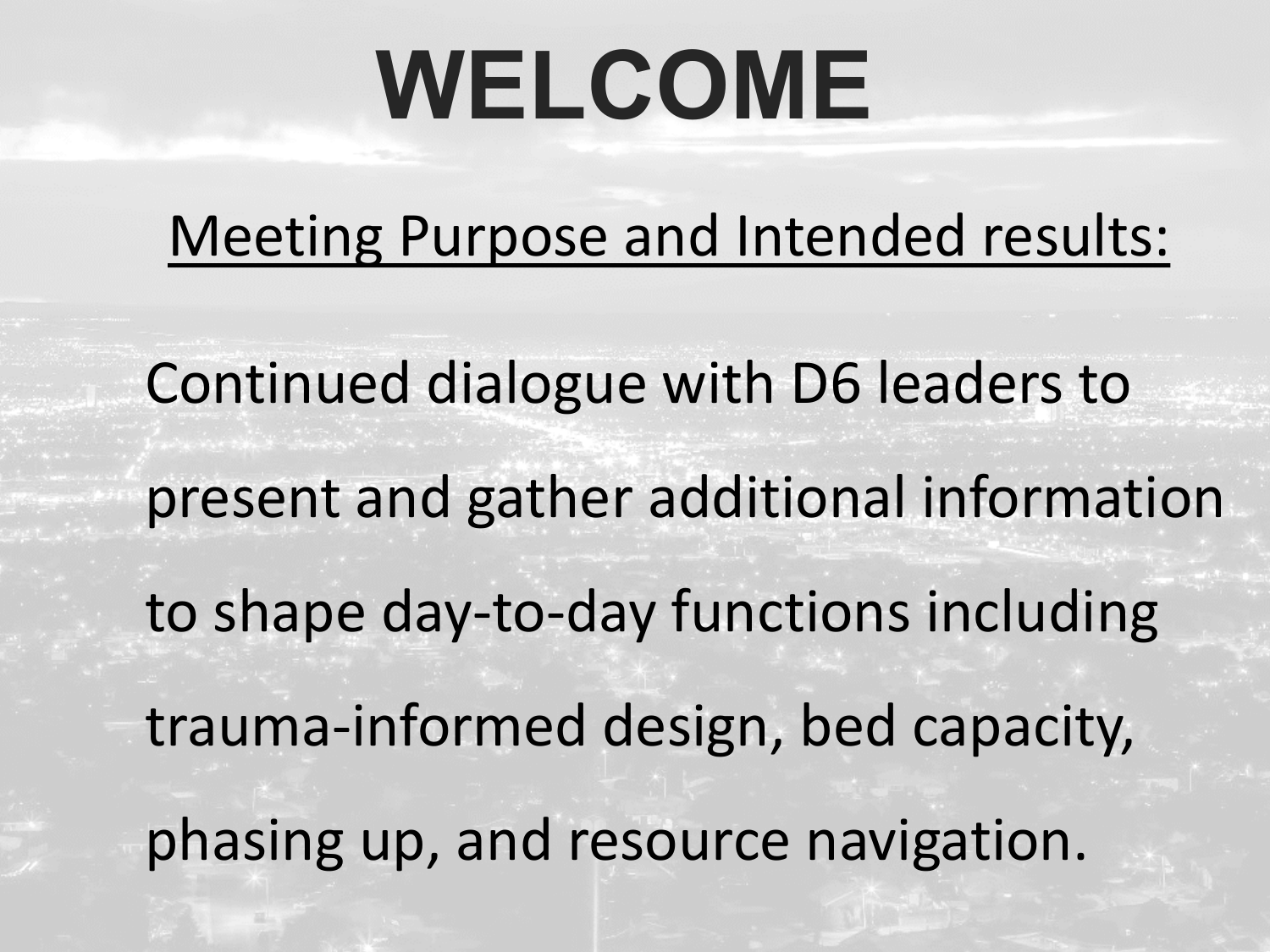#### **TODAY'S TEAM**

- Erin Engelbrecht: Facilitator, Assistant Chief of Staff, Mayor's Office
- Maria Wolfe: Facilitator, Public Safety ECHO Coordinator
- Doug Heller: Architect
- Carol Pierce: FCS Director
- Cristy Hernandez: Gateways Administrator
- Lisa Huval: FCS Deputy Director
- Doug Chaplin: Operations Manager
- Gilbert Ramirez: Deputy Director
- Myra Segal: Senior Policy Advisor
- Alicia Manzano: Mayor's Liaison Strategic Partnerships
- Bobby Sisneros: Planning Manager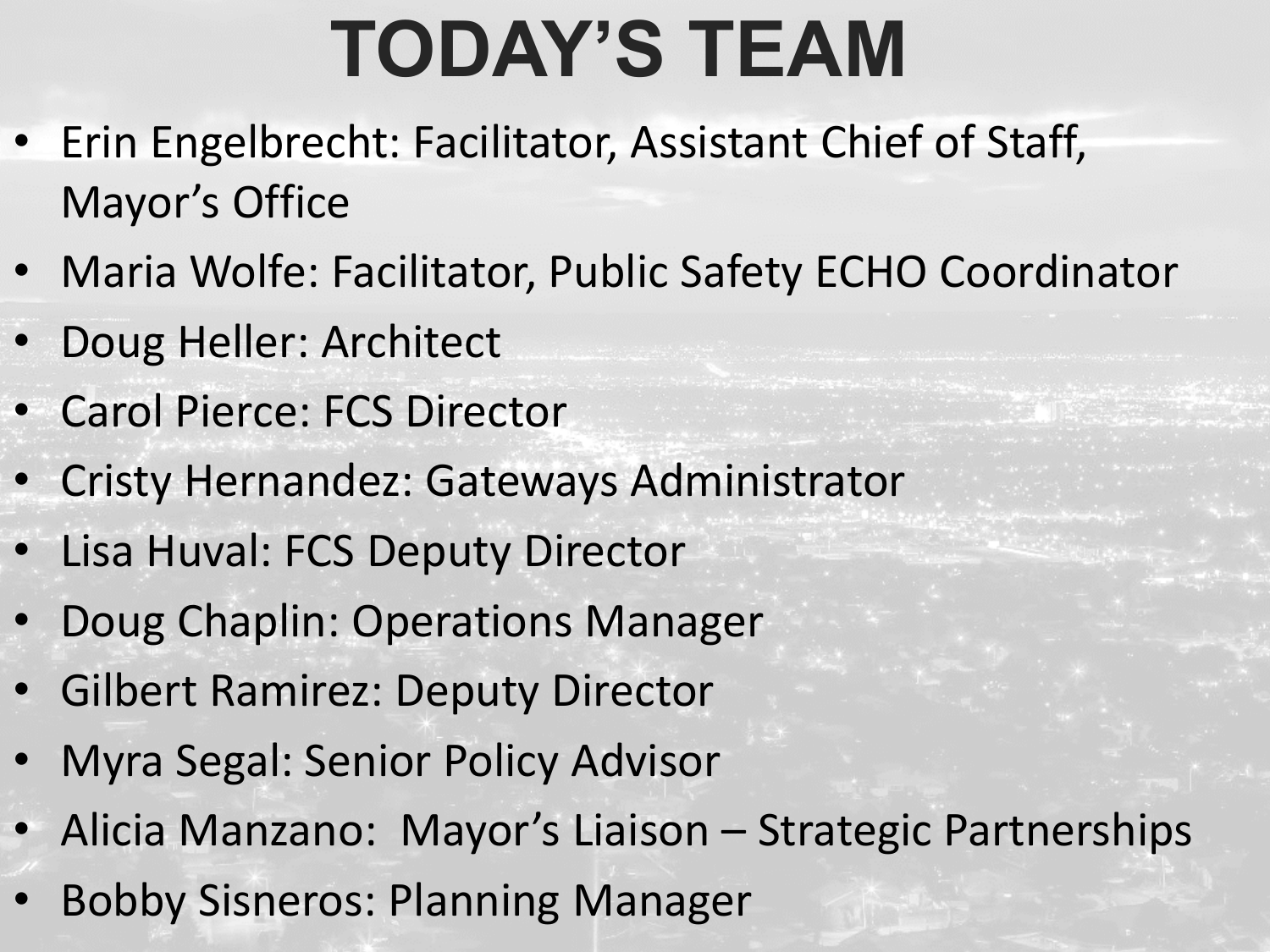#### **AGENDA**

- 4:00 PM Introductions, Agenda, Ground Rules
- 4:15 Administrative Policies Overview
- 4:25 Trauma informed design
- 4:40 -*Discussion on trauma-informed design*
- 4:45 Scenarios Bed Capacity & Phasing
- 5:00 -*Discussion on bed capacity*
- 5:30 Resource Navigation
- 5:40 -*Discussion on resource navigation*
- 5:55 Next Steps & Wrap-up
- 6:00 PM Meeting Ends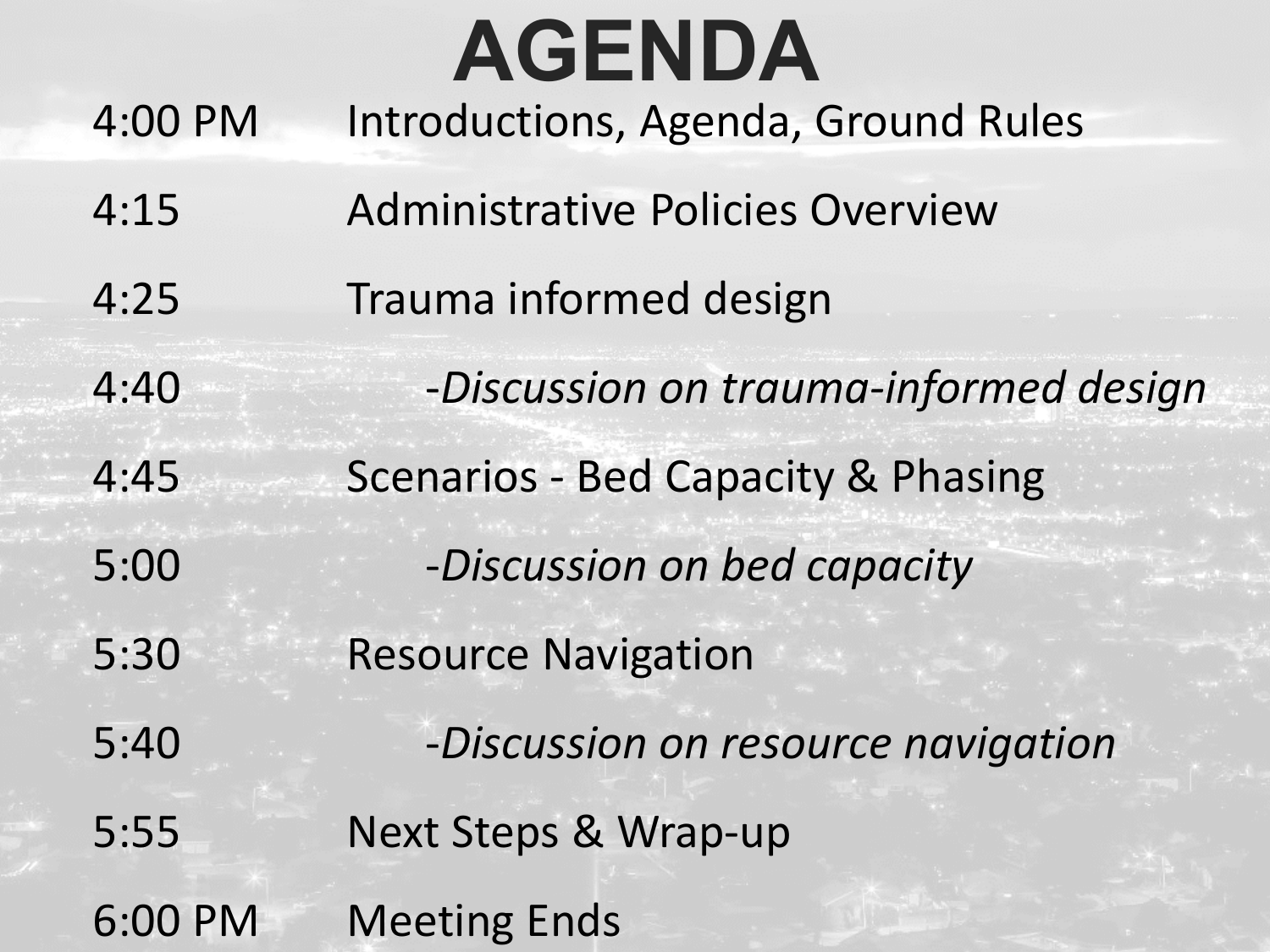#### **GROUND RULES**

#### **Ground Rules:**

- Be present (cell phones off or on vibrate)
- Treat each other with dignity and respect
- Respect others' opinions even if you disagree
- Speak for yourself, not others
- Step up Step back
- Help us stay on topic use Parking Lot for off topic input/questions
- Ask for clarification when needed
- All voices count, all opinions matter
- Only one conversation at a time, avoid side talk.

#### **Additional Zoom Norms:**

- Please be on camera as a way to be present
- Raise your hand if you wish to speak
- You have the option to add comments to the chat box.
- Treat the chat the same way you'd communicate face-to-face and follow above guidelines.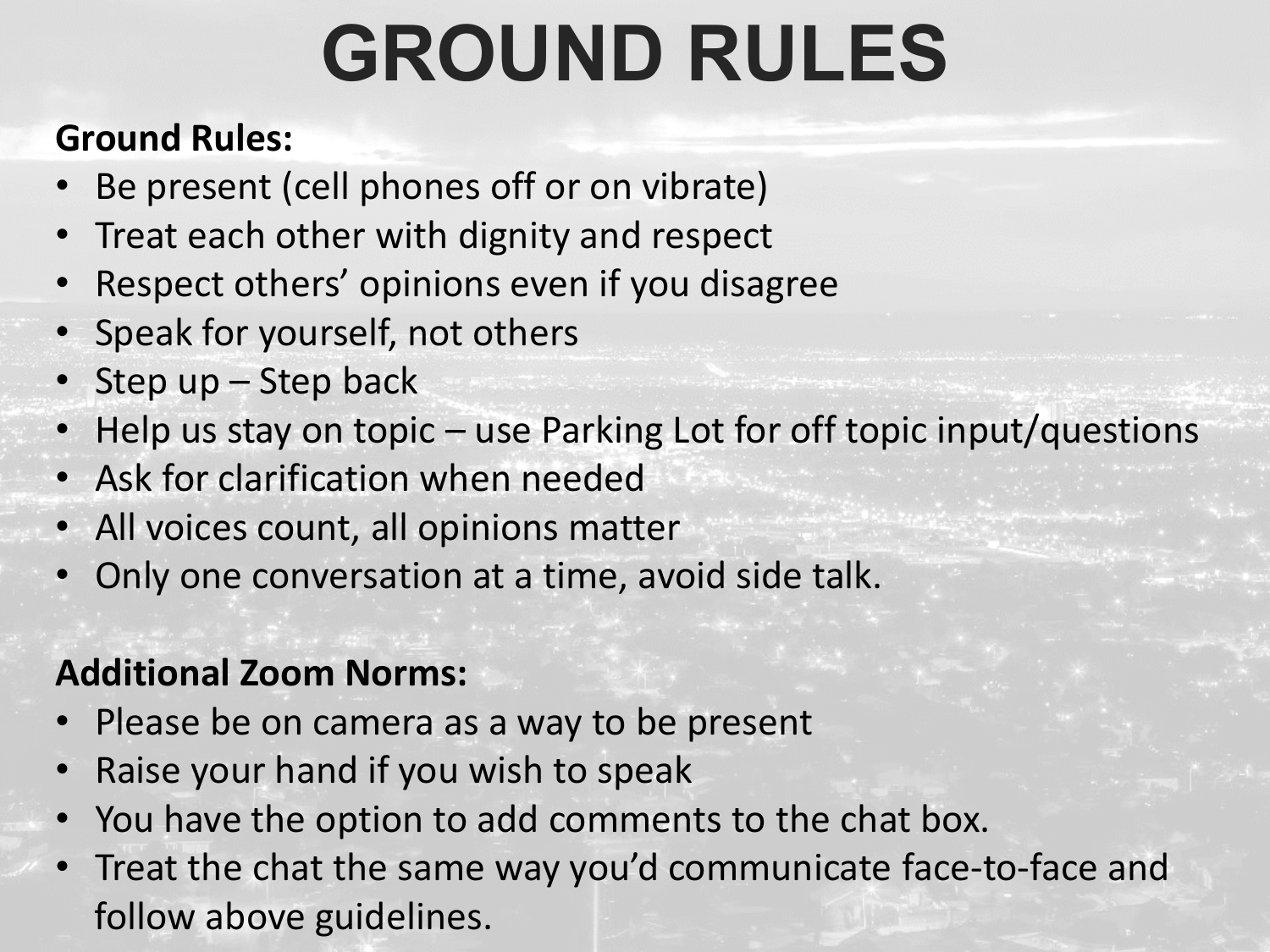#### **Laying the Foundation**

- Voters approved \$14m Bond
- Town Hall 180 community attendees
- Online Survey Over 3,000 participants
- Lived-Experience Focus **Groups**
- Gibson Medical Center Purchase April 2021
- ~20 Community Input Meetings Since April, 2021 Previous D6 meeting July 26<sup>th</sup>
- Online feedback form for Operations Plan in process

#### **WHERE WE ARE NOW**

Incorporating Input From Community Meetings

- Feedback form online
- Scheduled community meetings – more are welcome
- Continued business outreach
- UNM Neighborhood Impact Study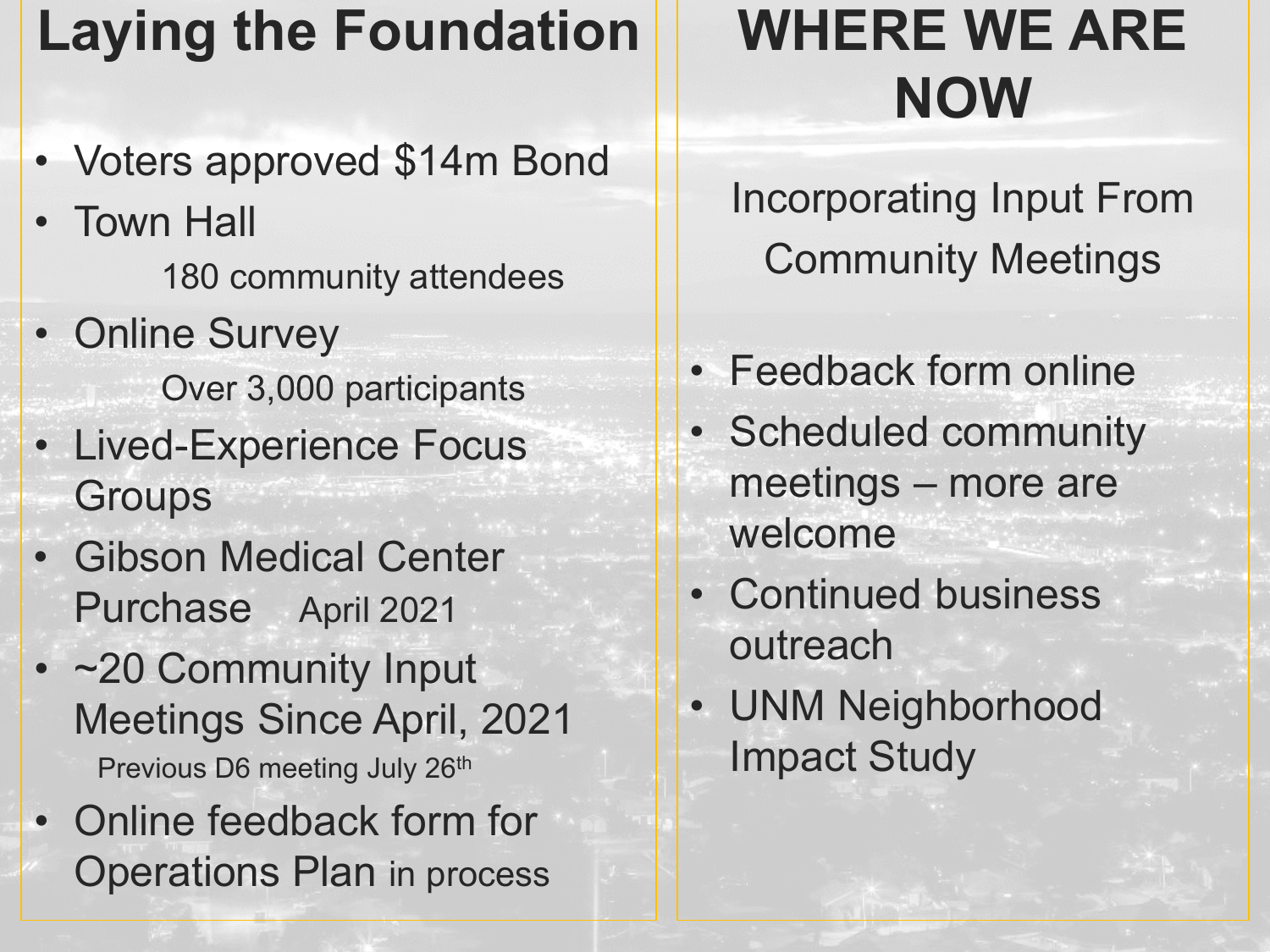### **ADMINISTRATIVE POLICIES IN DEVELOPMENT**

- *Gateway Center will Occupy ~10-15% of Gibson Health Hub*
- Trauma-Informed Design
- Bed Capacity for Families &
	- Individual Adults
- Resource Navigation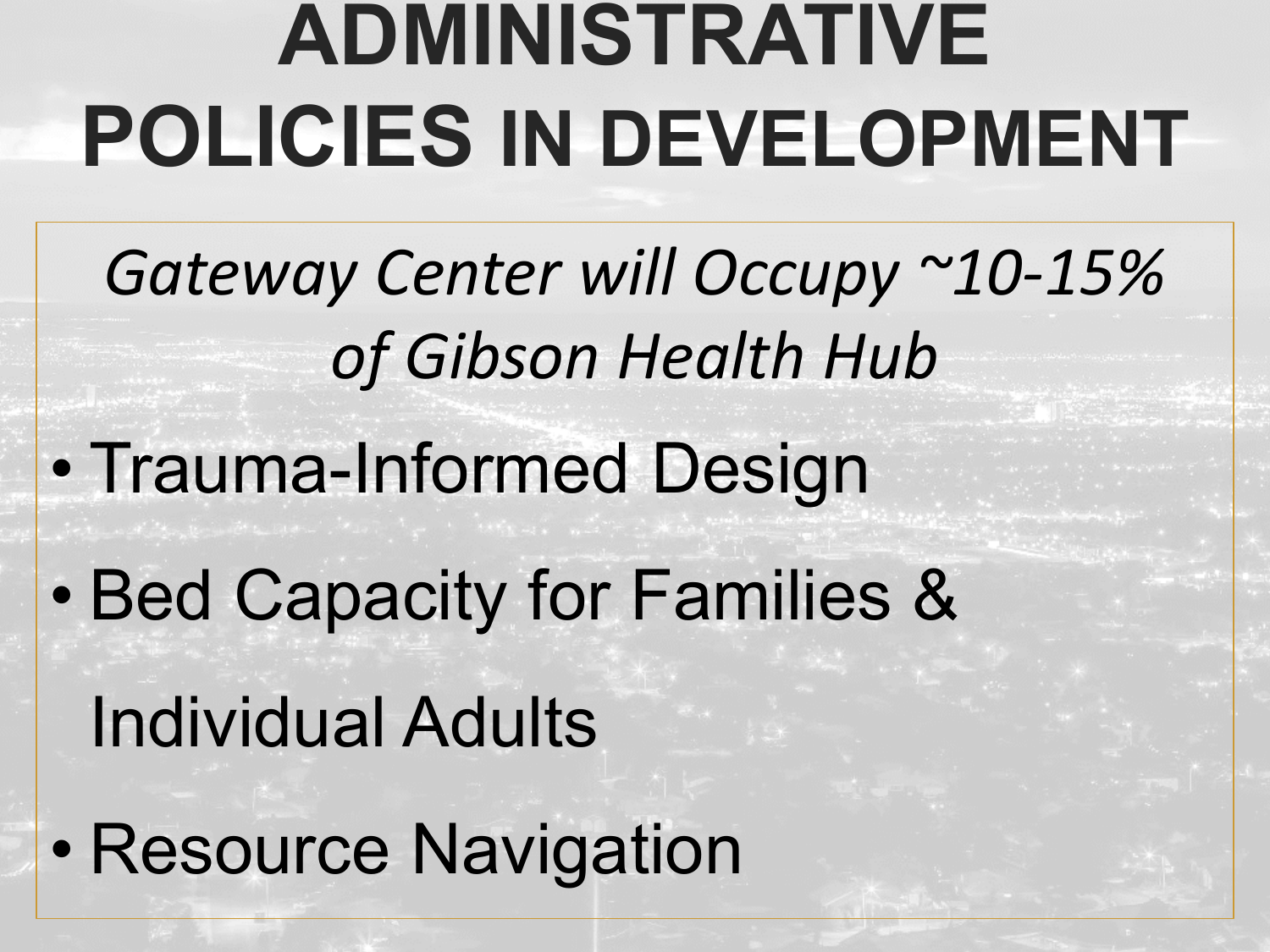### **TRAUMA INFORMED DESIGN**

• 3 R's of Trauma Informed Design of Physical Environment

- *Realizing*
- *Recognizing*
- *Responding*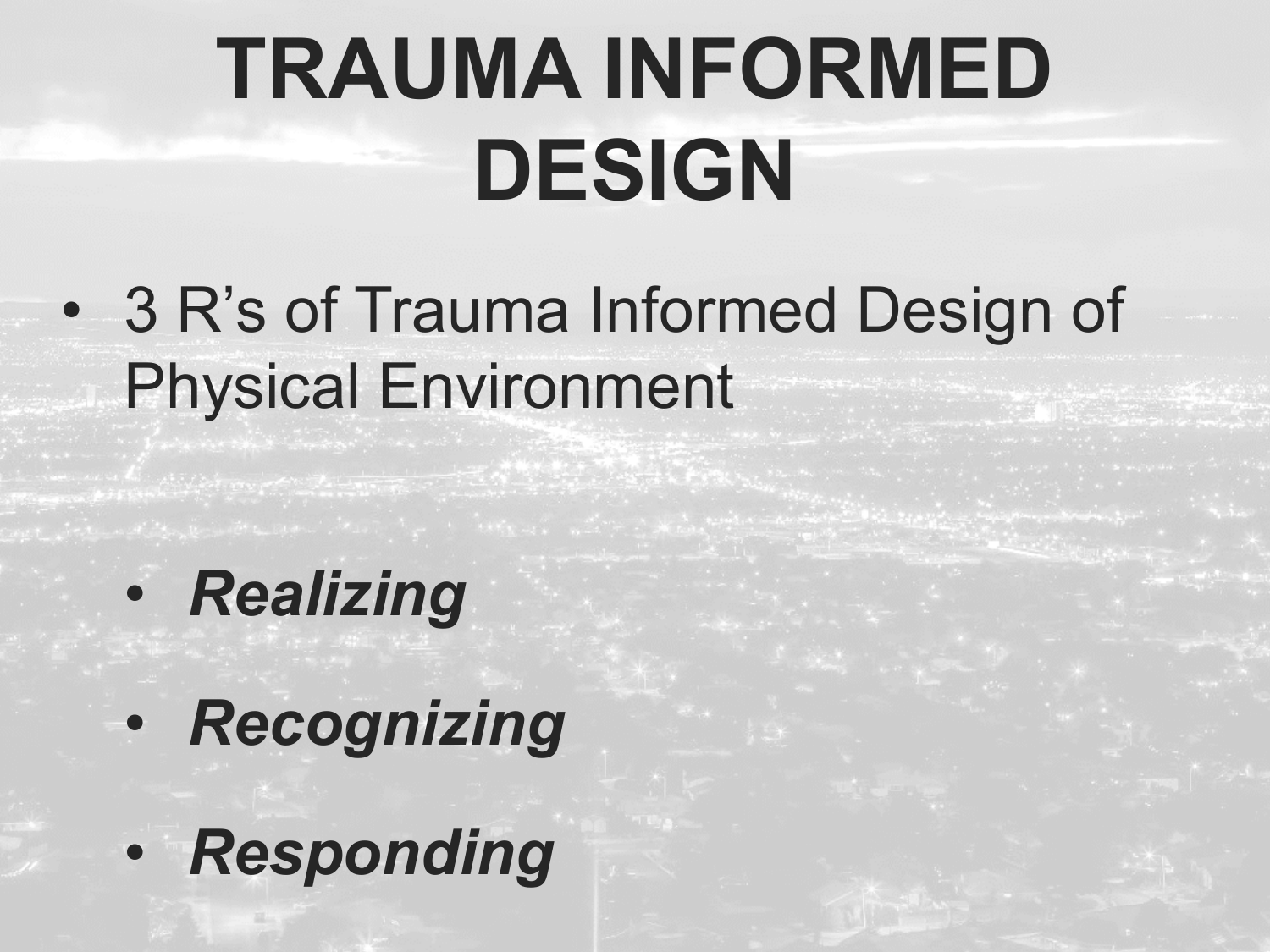#### OUE **ALBUQUE ROUE**

Preliminary architectural rendering of a Gateway sleeping area for individual adults

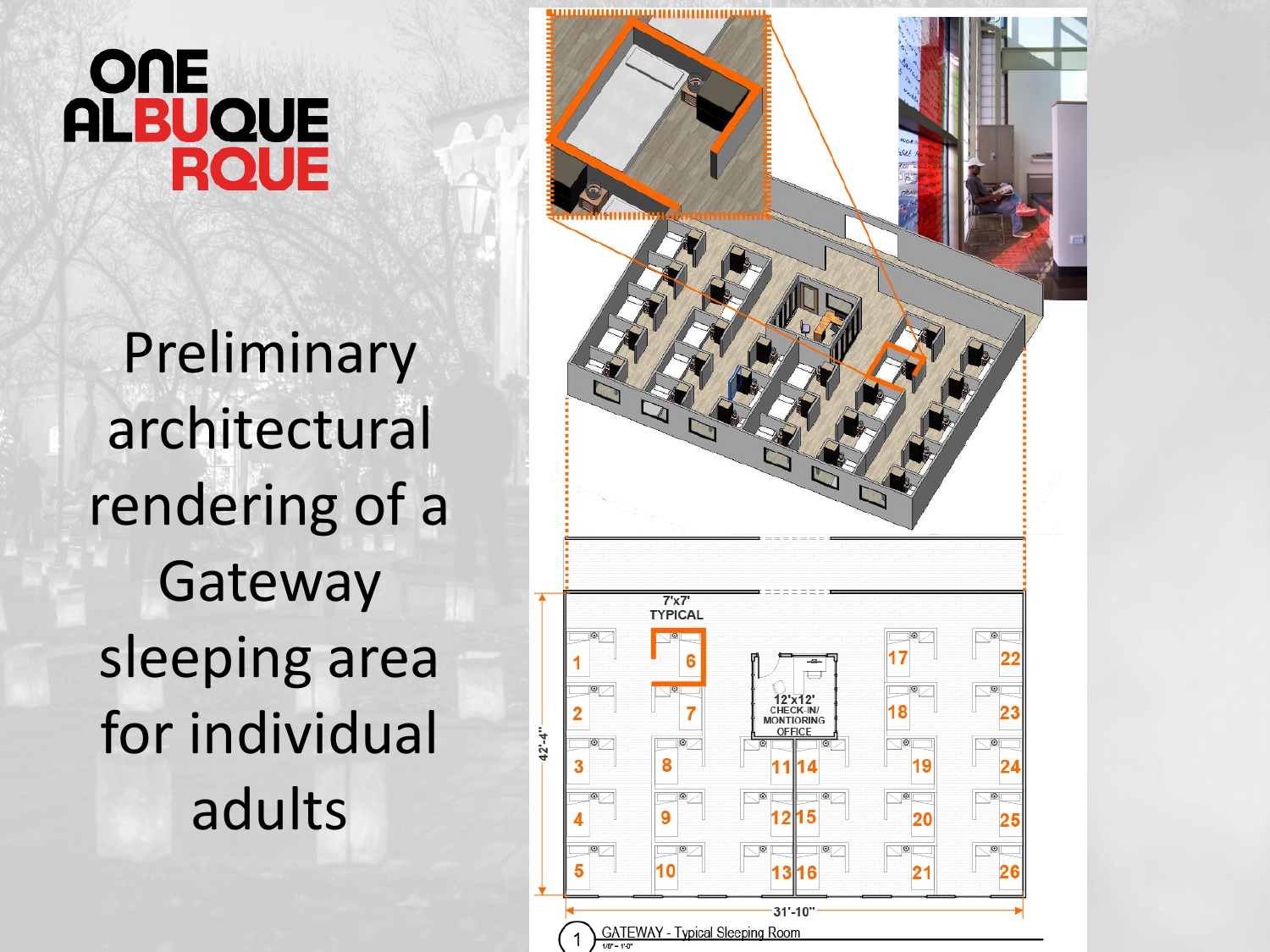### **FEEDBACK ON TRAUMA INFORMED DESIGN**

#### Q&A on content (5 minutes)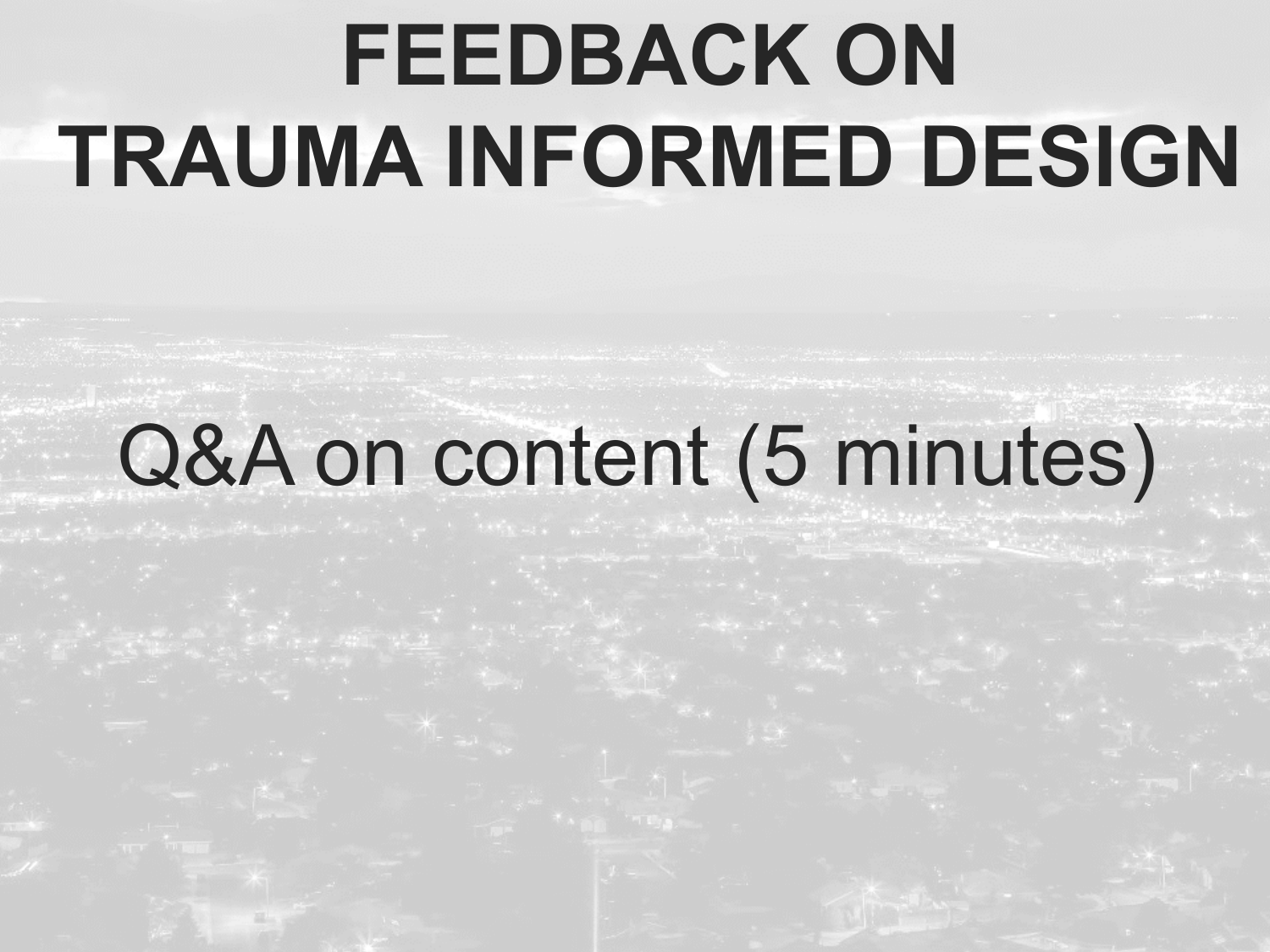### **BED CAPACITY: PRINCIPLES**

- Balance human scale with meaningful impact on Albuquerque's unhoused population
- Learn what works nationally as well as locally
- Best use of public funds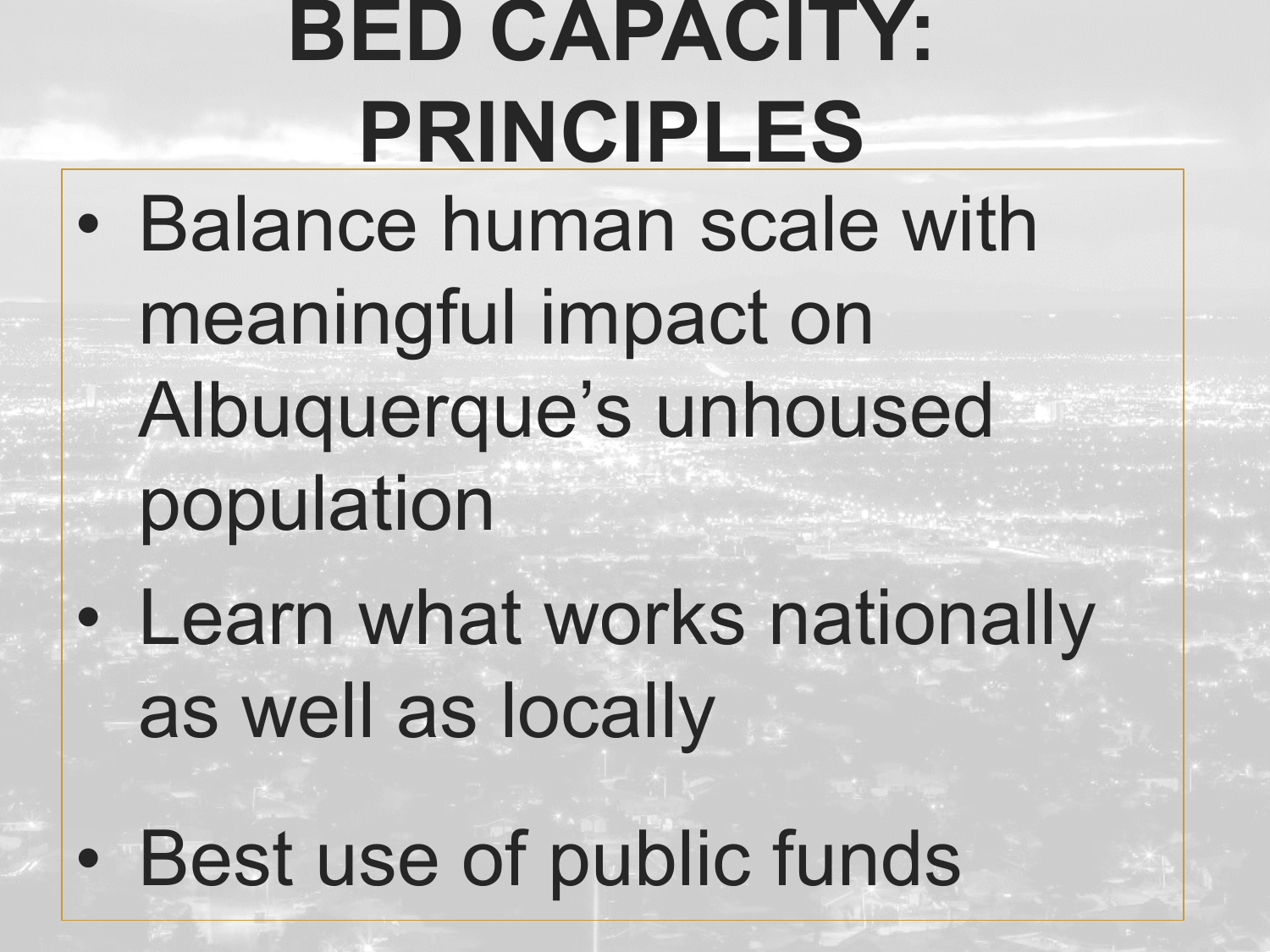#### **THE NEED**

- 2021 PIT ~1,567 per night
- Wellness-2 sheltering 174 children today
- ~500 unsheltered/night Centrally located shelters at capacity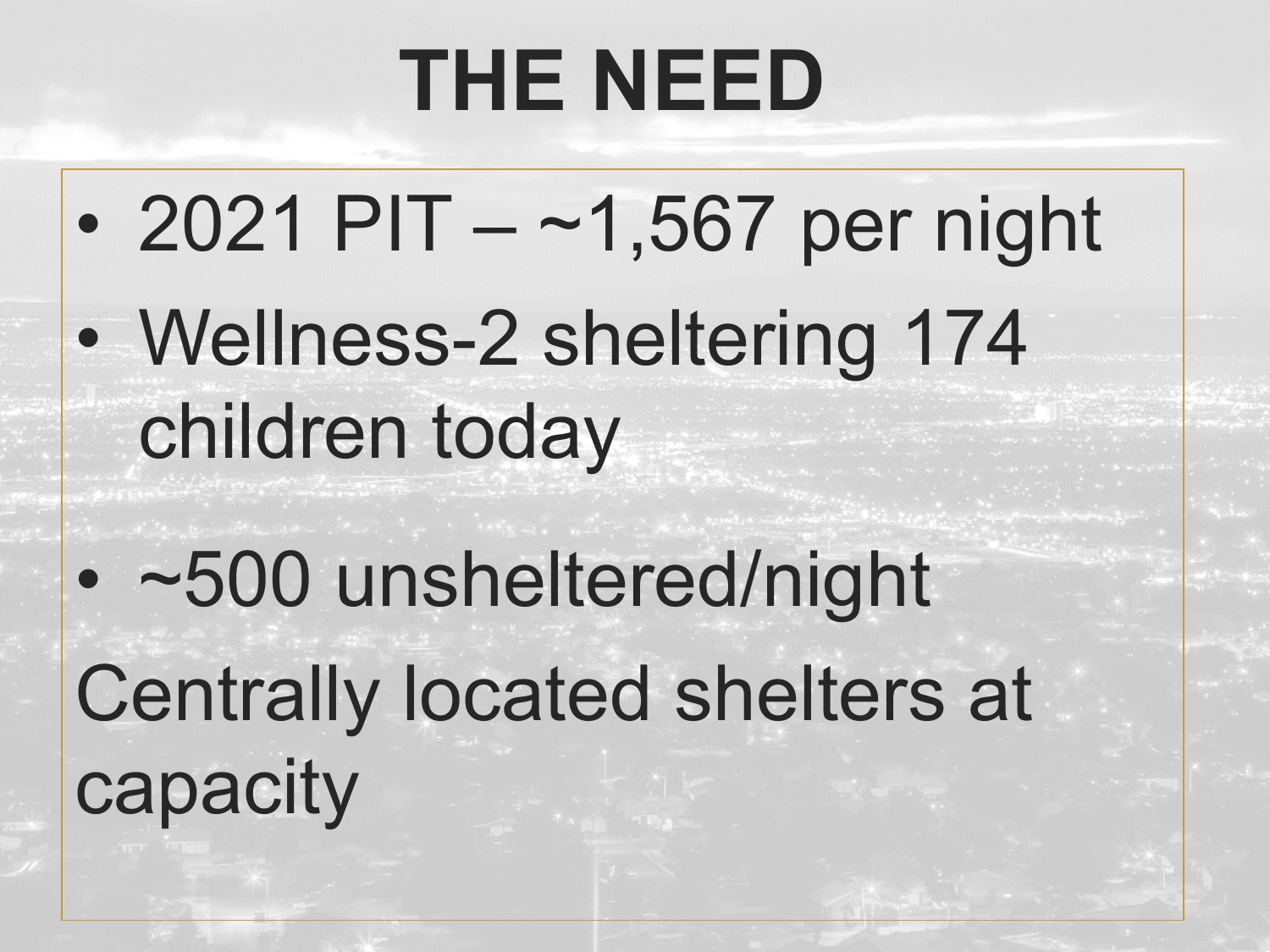### **PHASING PRELIMINARY THOUGHTS**

#### **Not implement all at one time**

# • **Phase in families** • **Phase in adults**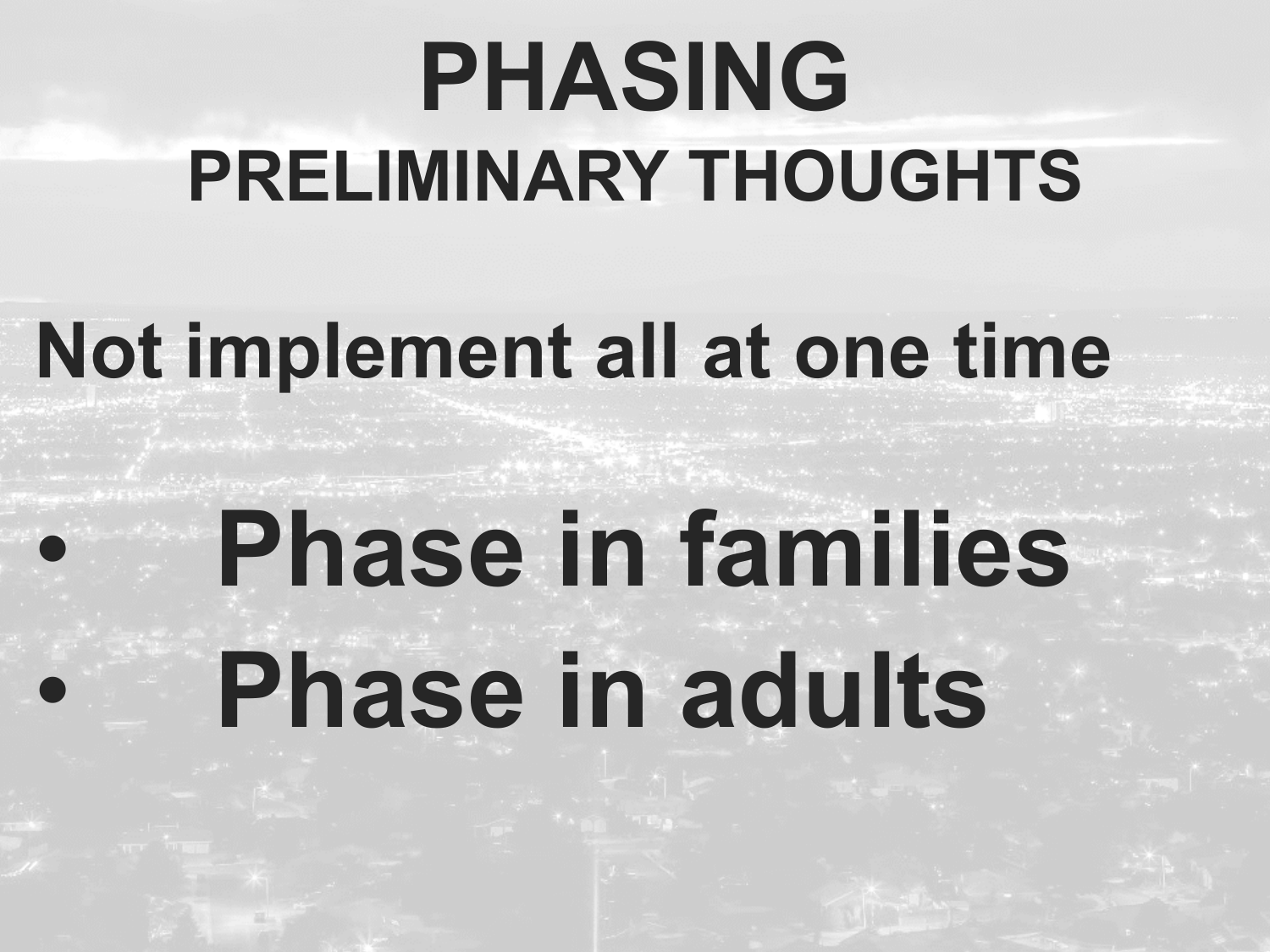### **PHASING AND EVALUATION**

Learn from Phase 1 implementation

- Data analysis
- Interviews
- Identify elements to
	- o Continue,
	- o Modify
	- o Replicate
- Inform roll-out of Phase 2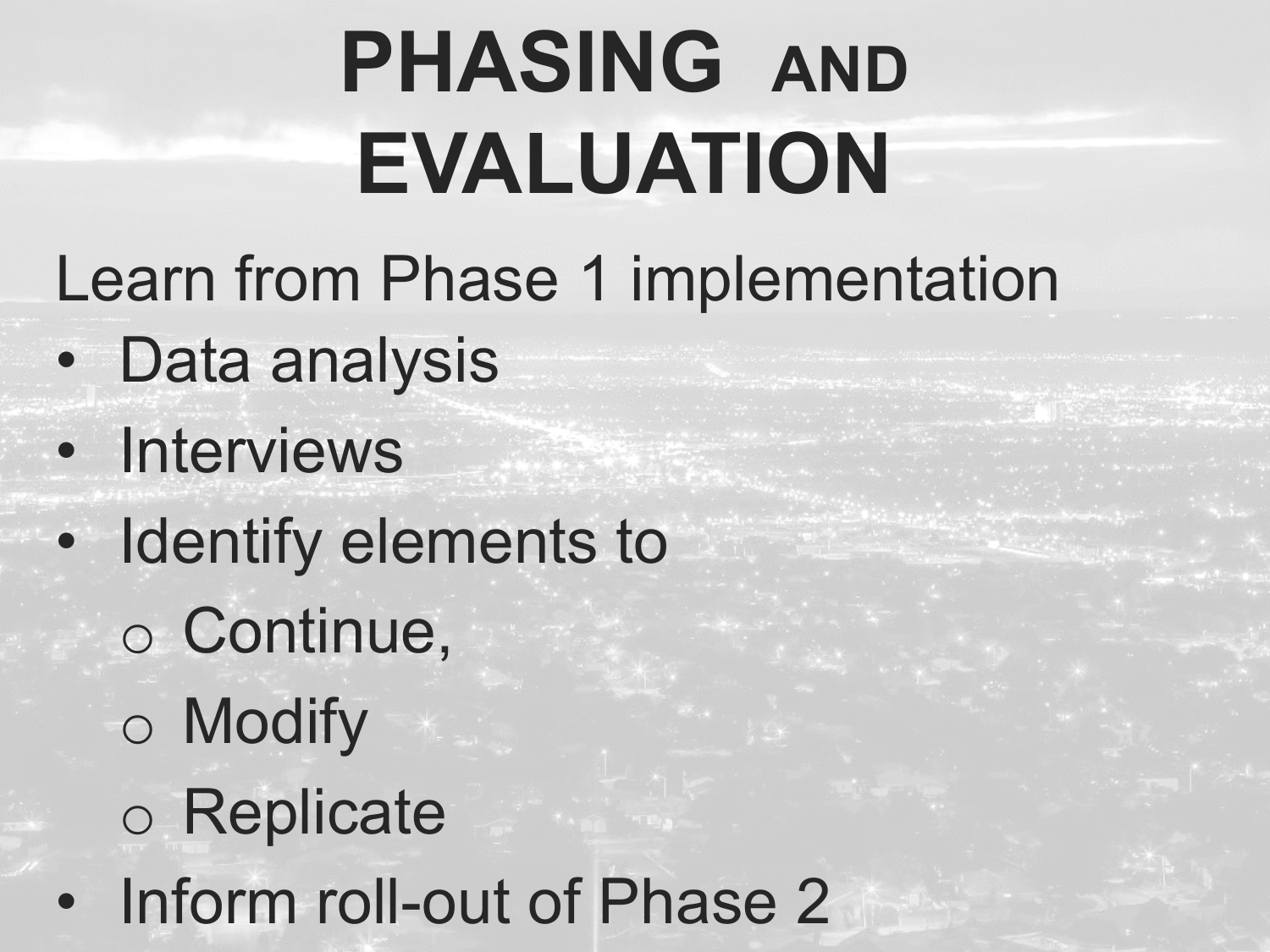# **SCENARIOS**

#### **Fully Phased-In**

| Scenario      | <b>Families</b> | <b>Adult Individuals</b> |
|---------------|-----------------|--------------------------|
| 1             | 50              | 250                      |
| $\mathcal{P}$ | 25              | 100                      |
| 3             | Your Ideas      | Your ideas               |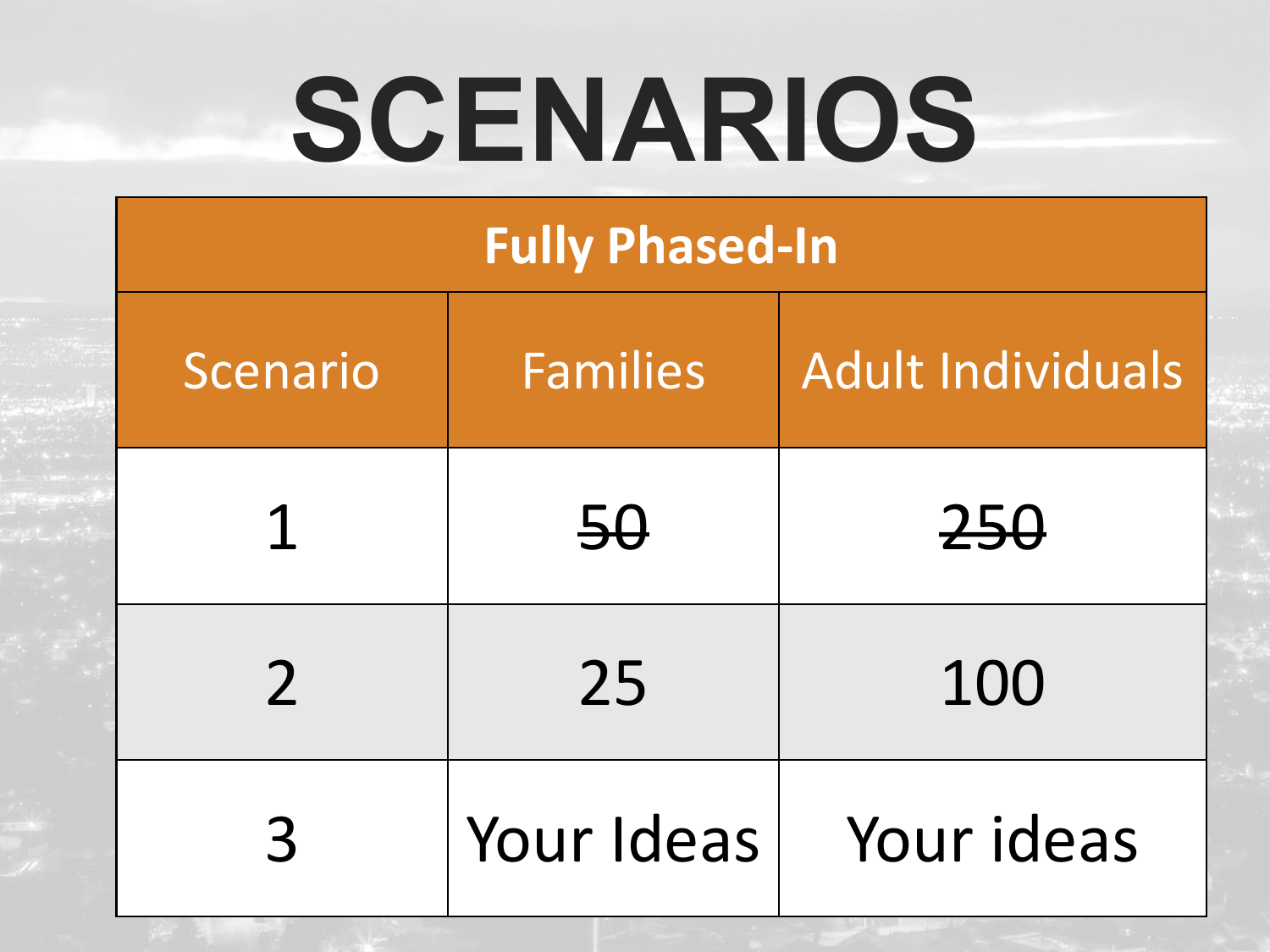#### **FEEDBACK ON SCENARIOS & PHASING**

- Q&A on content
- What is your feedback on scenario 2?
- What are your thoughts on how we should phase in scenario 2?
	- What alternative scenarios (#3) for bed capacity would your recommend?

*(30 minutes total)*

| <b>Fully Phased-In</b> |                 |                                    |
|------------------------|-----------------|------------------------------------|
| <b>Scenario</b>        | <b>Families</b> | <b>Adult</b><br><b>Individuals</b> |
|                        | <del>50</del>   | 250                                |
| $\mathcal{P}$          | 25              | 100                                |
| 3                      | Your Ideas      | Your ideas                         |

#### **PRINCIPLES**

- Balance human scale with meaningful impact
- Learn what works nationally as well as locally
- Best use of public funds
- Phased approach and evaluation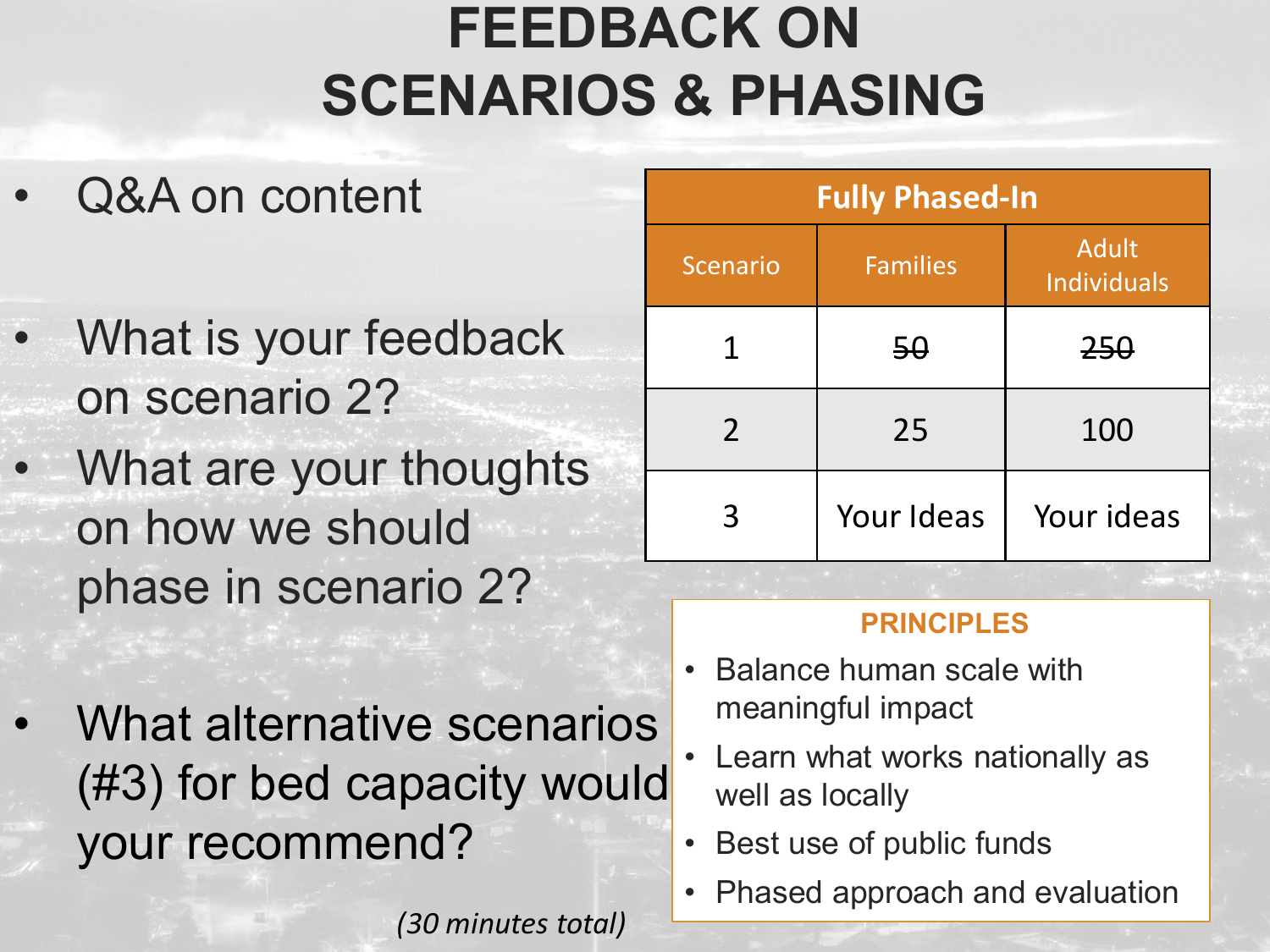### **RESOURCE NAVIGATION: WRAPAROUND SERVICES**

Case management (connect with medical and behavioral health\* services)

- Housing navigation
- Integrate de-escalation and trauma informed services with operations staff

\*Behavioral health includes mental health and substance use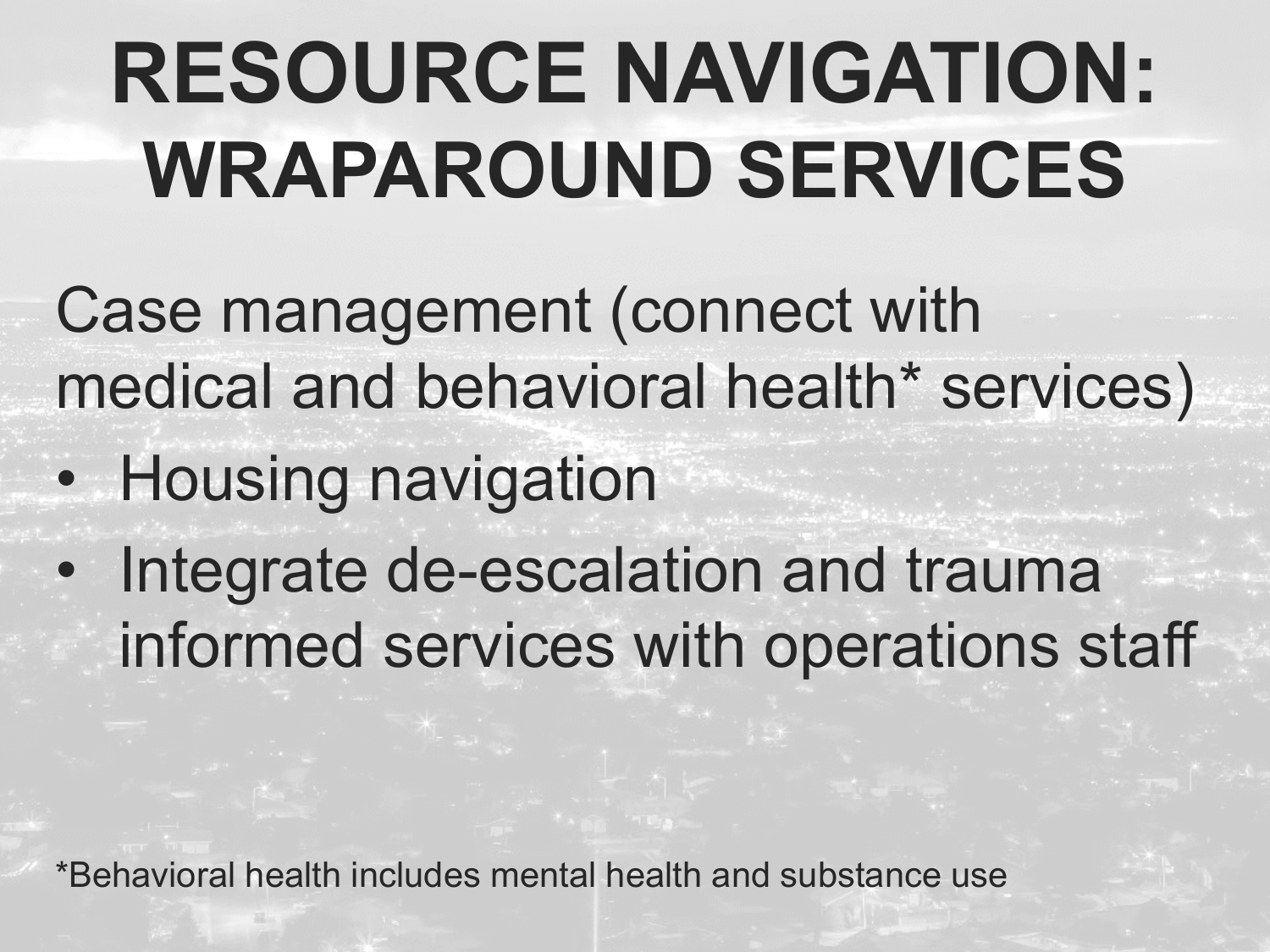#### **PHASE 1: GATEWAY RESOURCE NAVIGATION**

- **Referral Process In** from community agencies
- **Referral Process Out** to local service providers
- **Highly skilled staff**
- **Trauma-informed and client centered**
- **Assessment** as appropriate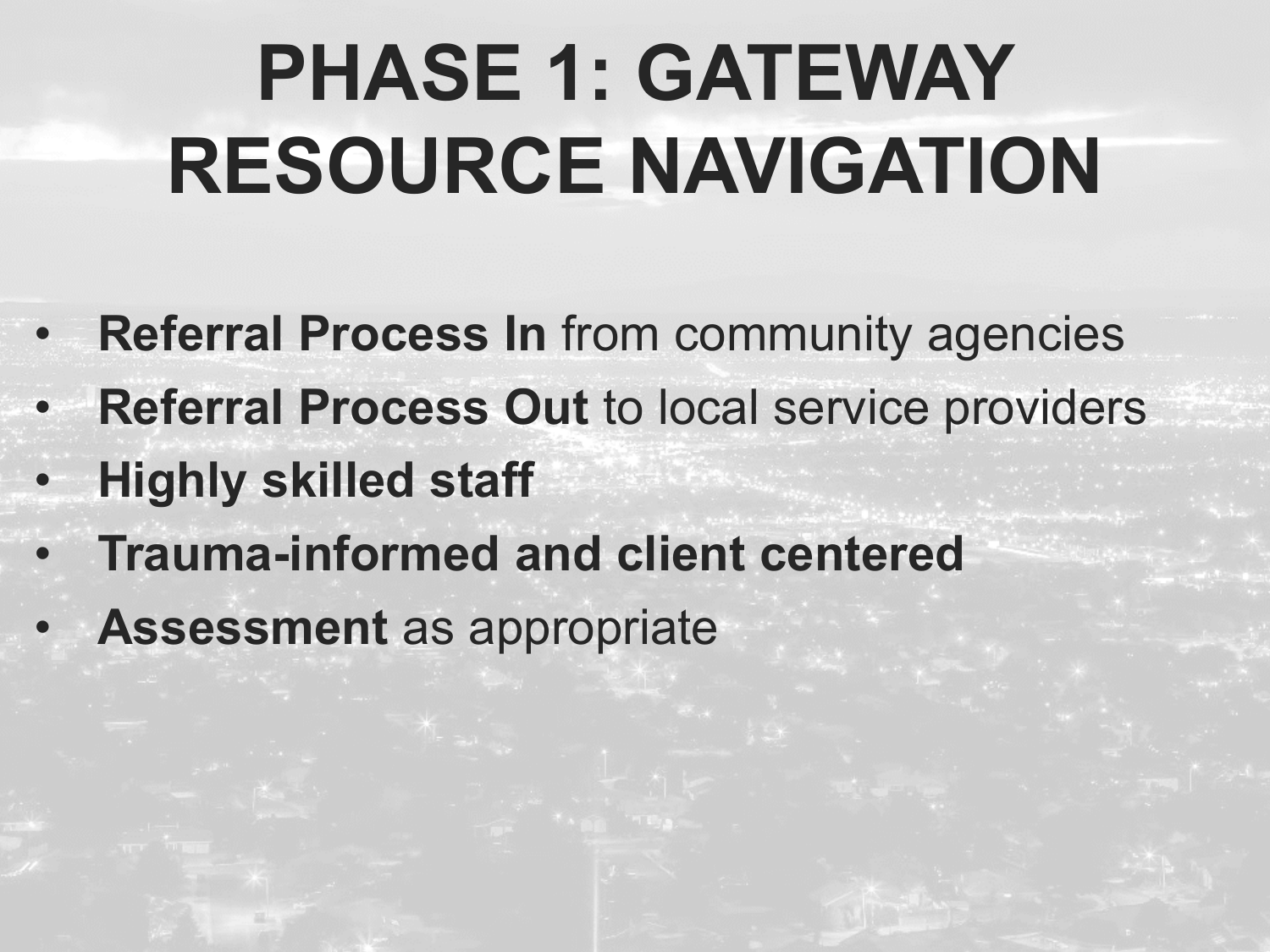### **FEEDBACK ON RESOURCE NAVIGATION**

#### Q&A on content (5 minutes)